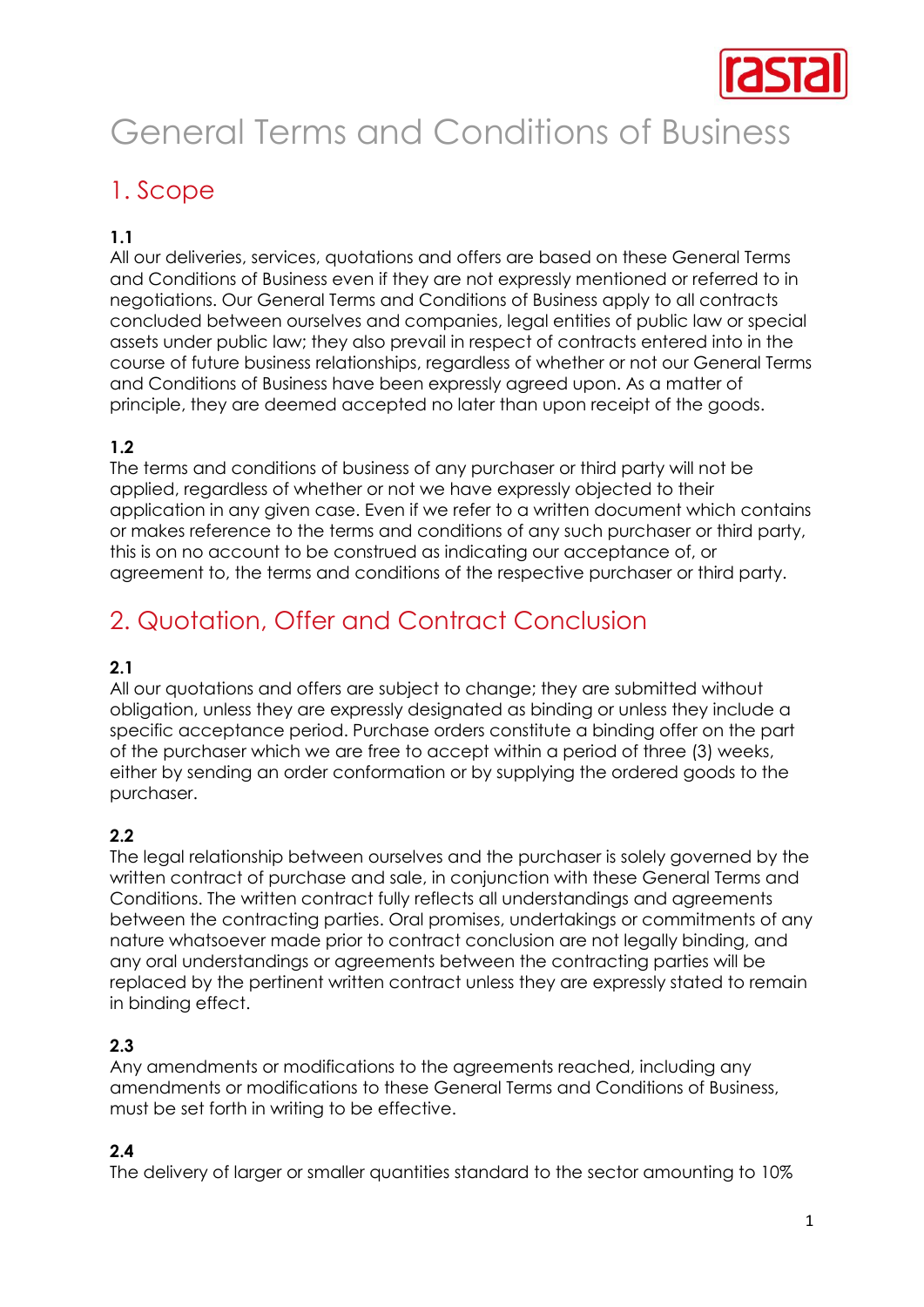

more or less than ordered and the corresponding price adjustment are deemed to have been agreed at the time of order placement.

# 3. Documents Relating to Offers and Product Manufacture

#### **3.1**

All information provided by us in respect of the goods or services to be supplied (e.g. weights, dimensions, functional values, load capacity / resilience, tolerances and technical specifications) as well as the media which we use for their representation (e.g. drawings and pictures) is understood to be of an approximate nature only, unless the usability of the said goods or services for their contractually intended purpose requires strict and accurate conformity. The information provided by us is not to be construed as a guarantee given in respect of the exact inherent properties or qualities of the goods or services, but is rather intended as a mere description or characterisation thereof. Variations customary in the trade as well as deviations or modifications required by legal reasons or serving technical improvement are deemed permitted if and to the extent that they do not significantly impair the usability of the goods or services for the contractually intended purpose.

#### **3.2**

We retain title, ownership and copyright in, of and to all documents prepared by us for the purpose of producing decorations and related items, as well as title, ownership and copyright in, of and to all offers, quotations, estimates, drawings, illustrations, calculations, brochures, catalogues, models, tools and moulds as well as in, of and to any other documents and auxiliary means. This also applies if the purchaser bears the full cost or part of the cost incurred in the preparation of these documents or objects. The purchaser is not permitted to make these documents or objects physically or content-wise available or known to any third party, nor to use or reproduce any of them personally or through a third party, unless we have given our express consent thereto. The purchaser is obliged to return all documents and objects to us at our request and to destroy any copies thereof if and when they are no longer needed in the ordinary course of business or if negotiations have not resulted in the conclusion of a contract between us.

#### **3.3**

If and to the extent that the products are made or delivered in accordance with drawings / designs, quality samples or other models supplied by the purchaser, the purchaser is obliged to ensure non-infringement of the rights of any third-parties and to hold us free and harmless from any liabilities that may arise vis-à-vis any such third parties.

### 4. Pricing – Payment

#### **4.1**

The prices cover the scope of goods and services to be delivered as stated in the pertinent order confirmation. Additional or special services will be invoiced separately. Unless otherwise specified in the order confirmation, all prices are quoted in EURO on an ex works basis; they are exclusive of packing, statutory value-added tax, export customs duties and fees as well as other public charges.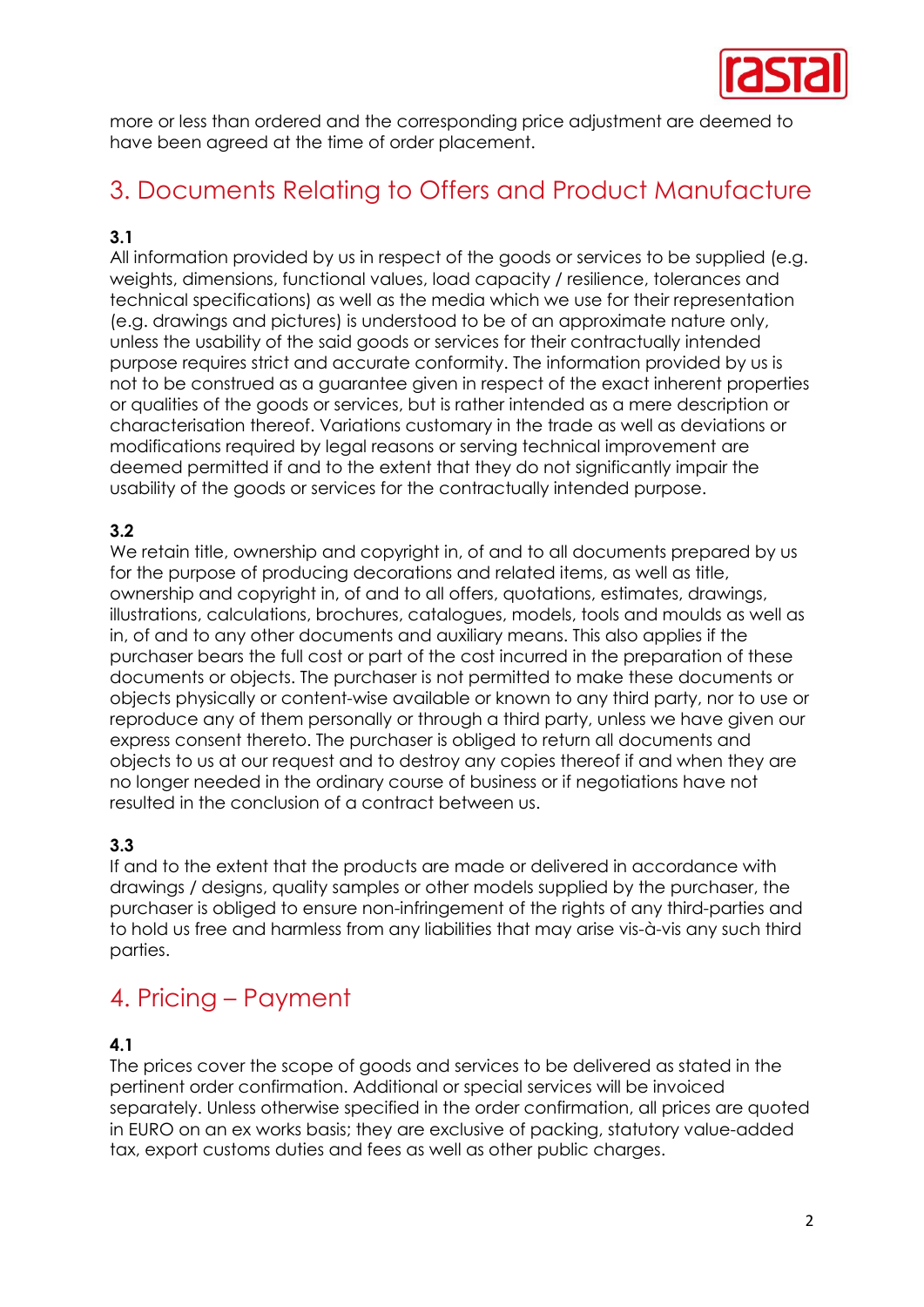

#### **4.2**

If and as far as the agreed-upon prices are based on our list prices, with delivery scheduled to be made more than four (4) months after contract conclusion, our list prices applicable at the time of delivery will apply (less the agreed-upon percentage discount or fixed discount amount). We are furthermore entitled to adjust prices on a case-by-case basis if economic conditions undergo significant changes (e.g. penal / anti-dumping duties, exchange rate fluctuations, commodity price increases etc.).

#### **4.3**

As a matter of principle, first orders are only delivered against advance payment, unless stated otherwise in the order confirmation.

#### **4.4**

Unless otherwise specified in the order confirmation, the purchase price is due for payment within thirty (30) days from receipt of the invoice. Should the purchaser fail to effect payment by the due date, any outstanding amounts will accrue interest from their due date at a rate of five percent (5 %) per year; we reserve the right to claim higher interest and further damages in case of delay/default on the part of the purchaser.

#### **4.5**

In the event of a defect being detected, the purchaser is entitled to exercise a right of retention only if it is evident that the items supplied were already defective at the time of delivery. In this case, the purchaser's right of to retention is, however, limited to the extent that the amount withheld is in reasonable proportion to the scope of the defect(s) and commensurate with the expected costs to be incurred for subsequent performance under the terms of the contract (including, but not limited to, a remedy of the defect(s)). The purchaser is not entitled to assert claims and rights in respect of defects if the purchaser has failed to make payments by their due date and as far as the amount due (inclusive of any payments already made) is adequately proportionate to the value of the defective delivery.

#### **4.6**

The period allowed for payment is thirty (30) days net after receipt of invoice. For deliveries and invoices to addresses located within the territory of the Federal Republic of Germany, we grant a discount of two percent (2 %) if payment is received within a period of fourteen (14) days after invoice receipt.

#### **4.7**

The purchaser is entitled to set off the purchaser's own claims or to withhold payments in respect of any such counterclaims only on the proviso that the purchaser's counterclaims are undisputed or have been established as res judicata claims with final and absolute effect.

#### **4.8**

The purchaser agrees to the transfer of the purchaser's data to credit agencies to the extent that such data transfer is required for establishing the purchaser's creditworthiness.

#### **4.9**

We are entitled to make deliveries or provide services solely against provision of advance payment or security if after conclusion of the contract we become aware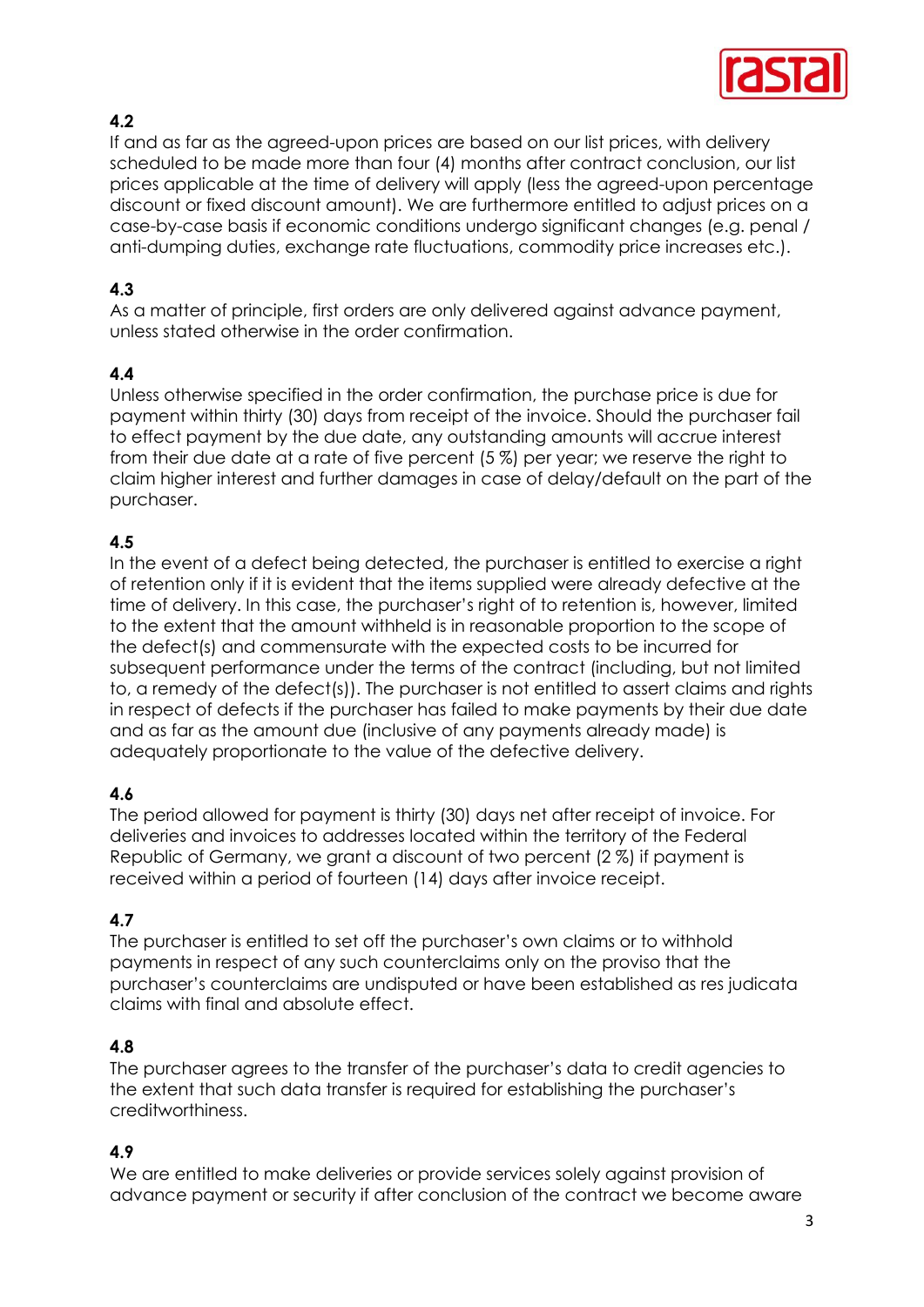

of circumstances that raise serious doubts about the purchaser's creditworthiness and which may jeopardise the purchaser's payment of amounts owed to us under the applicable contractual relationship, including receivables from other individual contracts to which the same framework agreement (master contract) applies.

# 5. Terms of Transport

#### **5.1**

The selection of means and routes of transport is at our discretion. Any additional costs arising from special transport requests specified by the purchaser as well as container shipment expenses are for the purchaser's account.

#### **5.2**

Unless otherwise agreed upon, packing is charged at five percent (5 %) of the goods value. Packing cases, boxes, crates and special shipping cartons are charged by us at cost and are not returnable.

#### **5.3**

Unless otherwise agreed, the goods are supplied on Euro pallets. Purchasers not subscribing to the Euro pallet exchange pool will be charged with the corresponding costs.

# 6. Period of Delivery and Service

#### **6.1**

Any terms and dates announced by us in respect of deliveries or services to be rendered are to be taken as approximate only unless a fixed term or date is expressly promised or agreed upon. If we are expected to arrange for the shipment of goods, the delivery terms and dates indicated refer to the time the goods are transferred to the forwarding agent, freight carrier or other third party assigned to transport the goods.

#### **6.2**

Without prejudice to any of our rights arising from a delay/default on the purchaser's part, we are entitled to an extension of the periods originally agreed upon for the delivery of goods and performance of services, or to a postponement of such delivery and service performance dates, by the period of time in which the purchaser fails to meet its contractual obligations towards us.

#### **6.3**

We are not to be held liable in case of impossibility of delivery or delay in delivery if and to the extent that these circumstances are attribu- table to events of force majeure or to other events beyond our control that were unforeseeable at the time of contract conclusion, e.g. operational disturbances or breakdowns of any nature; difficulties in the procurement of materials or energy; delays in transit; strikes; lawful lockouts; shortage of labour, energy or raw materials; difficulties in obtaining necessary official approvals; measures imposed by public authorities; or failure on the part of our suppliers to deliver goods correctly and timely. Should occurrence of any of these events make it significantly more difficult or even impossible for us to deliver the goods or perform the service, and unless the impediment is temporary, we are entitled to withdraw from the contract. If the impediment is of a temporary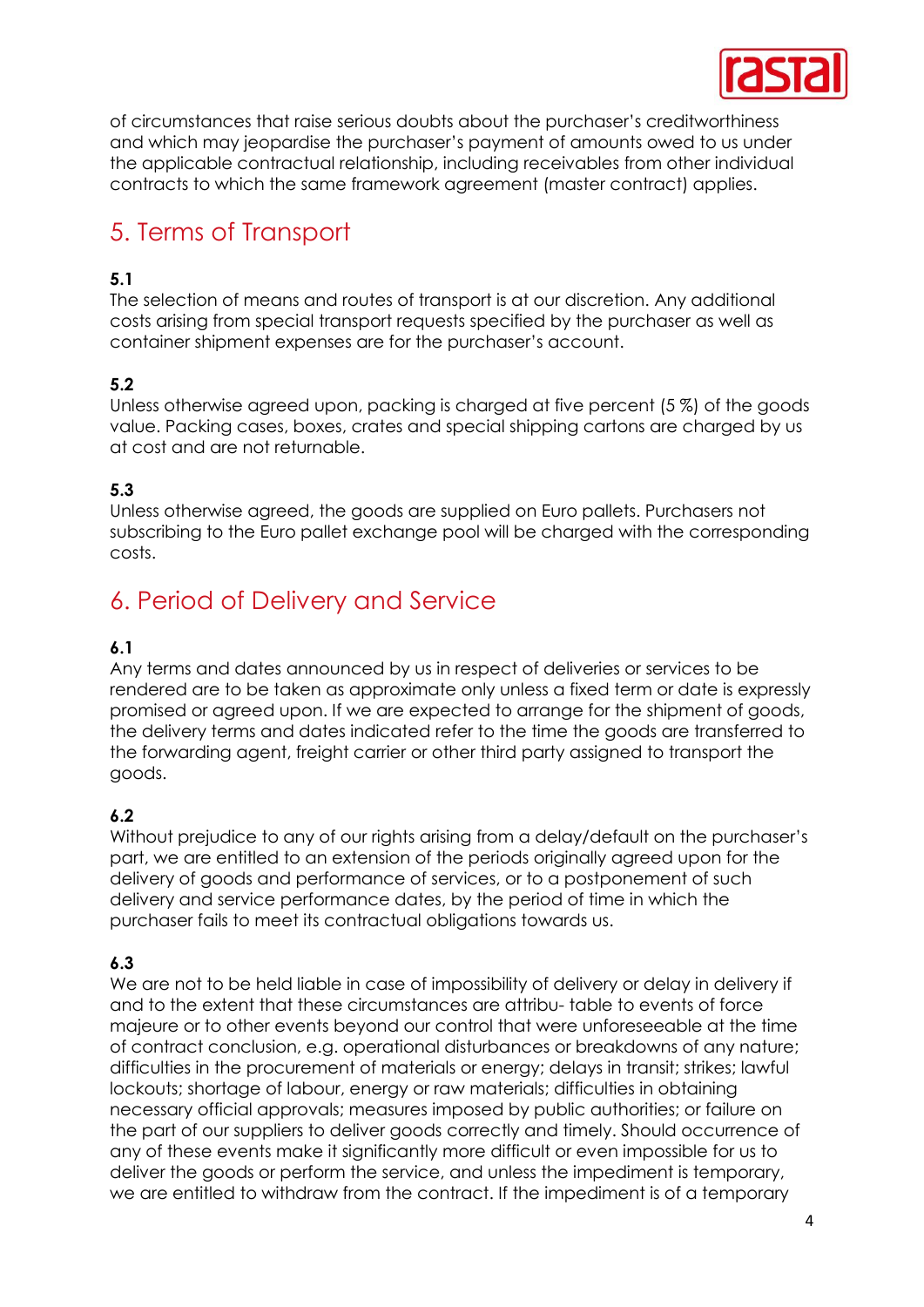

nature, the goods delivery and service performance periods will be extended, and the goods delivery and service performance dates will be postponed, by the period of time during which the impediment subsists, plus a reasonable recovery lead time. If, due to the delay, the purchaser cannot be reasonably expected to take delivery of the goods or services, the purchaser is entitled to withdraw from the contract by submitting to us a written statement to this effect without delay.

#### **6.4**

We are entitled to perform partial deliveries on condition that the partial delivery is usable by the purchaser within the scope of the contractually intended purpose, that the supply of the outstanding goods is guaranteed and that the purchaser is not required to incur substantially higher expenses or additional costs, unless we agree to assume these expenses or costs.

#### **6.5**

If, for any reason whatsoever, we should come into delay with a delivery or service, our liability will be limited in accordance with the stipulations set forth in Clause 9 hereof.

# 7. Place of Performance and Transfer of Risk

#### **7.1**

The place of performance in respect of all obligations arising from this contractual relationship is our registered office, unless stipulated otherwise.

#### **7.2**

The risk passes to the purchaser at the latest upon handover (i.e. upon commencement of loading) of the delivery items to the forwarding agent, freight carrier or other third party designated to ship the consignment. This also applies in case of partial deliveries or if we have agreed to provide additional services (e.g. dispatch / shipment). If dispatch / shipment or handover is delayed due to circumstances that are caused by or lie within the responsibility or control of the purchaser, the risk will pass to the purchaser from the date on which the delivery item is ready for dispatch as per our notification to this effect addressed to the purchaser.

#### **7.3**

At the purchaser's express request and expense, we will insure the consignment against theft, breakage, transport, fire and water damage or other insurable risks.

#### **7.4**

Storage costs incurred after the transfer of the risk are to be borne by the purchaser. If we undertake the storage of the goods, the storage costs charged to the purchaser will amount to zero point twenty-five percent (0.25 %) of the net invoice amount for each full week. The purchaser is entitled to provide evidence of lower storage costs.

### 8. Warranty; Liability for Material Defects

#### **8.1**

The warranty period is six (6) months from the date of risk transfer. Goods offered or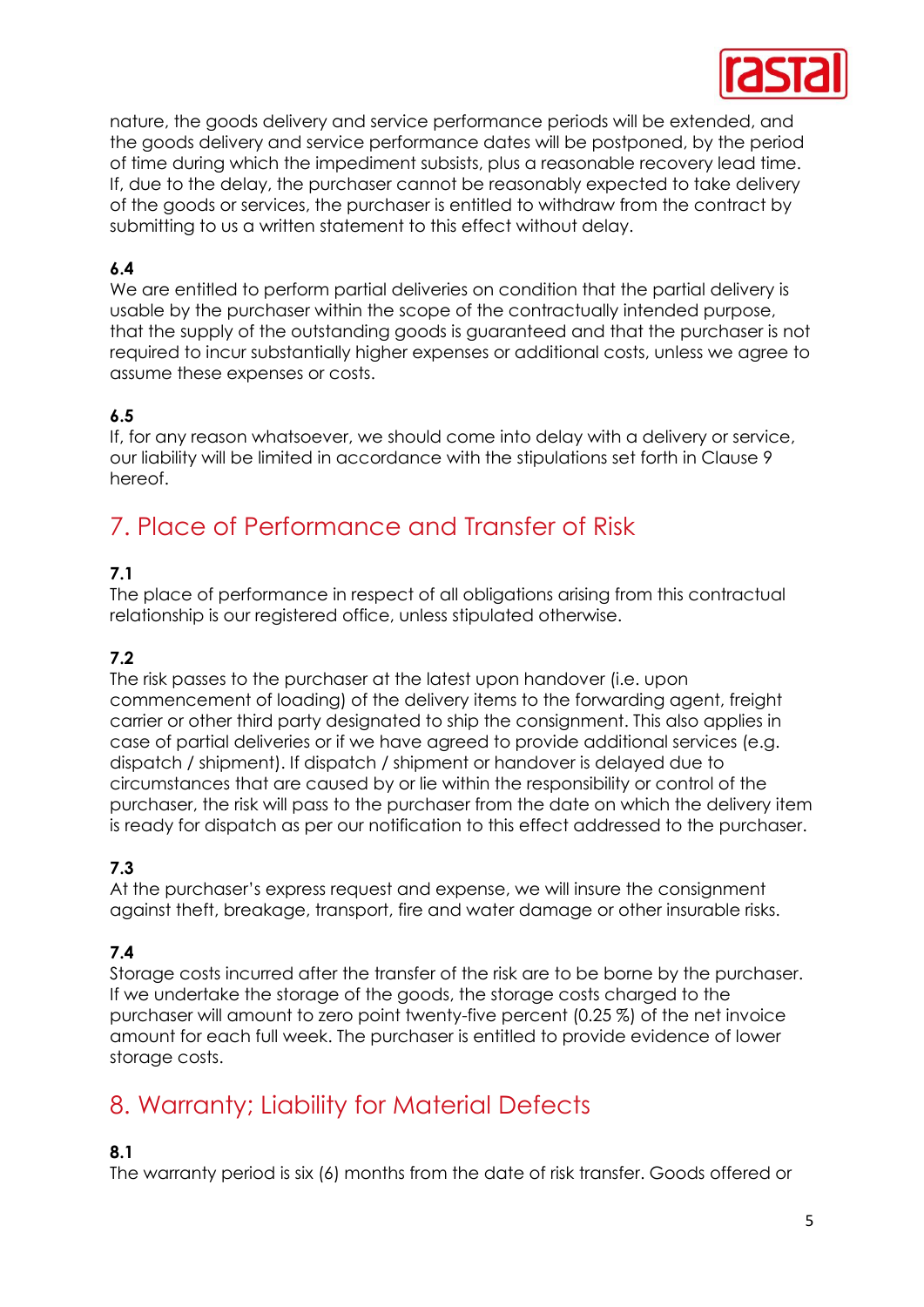

sold as items of inferior quality or as exhibiting minor visual imperfections ("2A items") do not carry any warranty.

#### **8.2**

Customary shape and colour variances from the agreed-upon design as well as insignificant impairments on the usability of the goods in respect of their designated purpose are not deemed to constitute a material defect.

#### **8.3**

Ceramic cups, mugs and jugs are supplied in run-of-kiln quality, unless otherwise agreed upon. With this type of quality, the purchaser must generally accept the following properties of material, none of which is deemed to constitute a defect: flow marks on the glaze surface, pinholes, small ferrous or other inclusions, tolerances in respect of glaze colour and shine, colour transitions as well as unevenness in the glaze. Individual samples submitted for approval or demonstration purposes are not to be considered as representing a qualitative average.

#### **8.4**

We are committed to meeting the purchaser's colour specifications based on standard colour charts (Pantone, HKS etc.); notwithstanding our effort, minor variations in colour cannot be entirely avoided for technical reasons. These colour differences do not constitute a defect in material. Slight deviations between approval samples and serially produced items may also occur because the samples are produced under simulated manufacturing conditions.

#### **8.5**

Owing to the commercially accepted tolerances of the items to be decorated with print motifs as well as due to further technical circumstances, a completely homogeneous printing image cannot be guaranteed. For the same reasons, slight offsetting effects cannot be avoided in multicolour (polychrome) printing. Minor deviations of serially produced items against their approval samples or test prints / press proofs, respectively, do not constitute a material defect.

#### **8.6**

Due to manufacturing tolerances and the circumstances described in Clauses 8.2 to 8.5 hereinabove, a small portion of the items produced and supplied by us may exhibit minor deviations from the agreed-upon condition. If this portion is less than five percent (5 %) of the overall production volume of the item, the purchaser is obliged to accept the delivery.

#### **8.7**

Unless indicated otherwise, all glasses, cups and mugs offered by us are produced for the purpose of being used as drinking vessels. The items are non-stackable. Any warranty and liability is excluded if the items are used for other purposes beyond their intended scope.

#### **8.8**

The glass cups, mugs and drinking glasses offered by us are commercially available products made of soda lime industrial glass, unless specified otherwise. The items must not be exposed to open flames; their resistance to thermal shock is limited.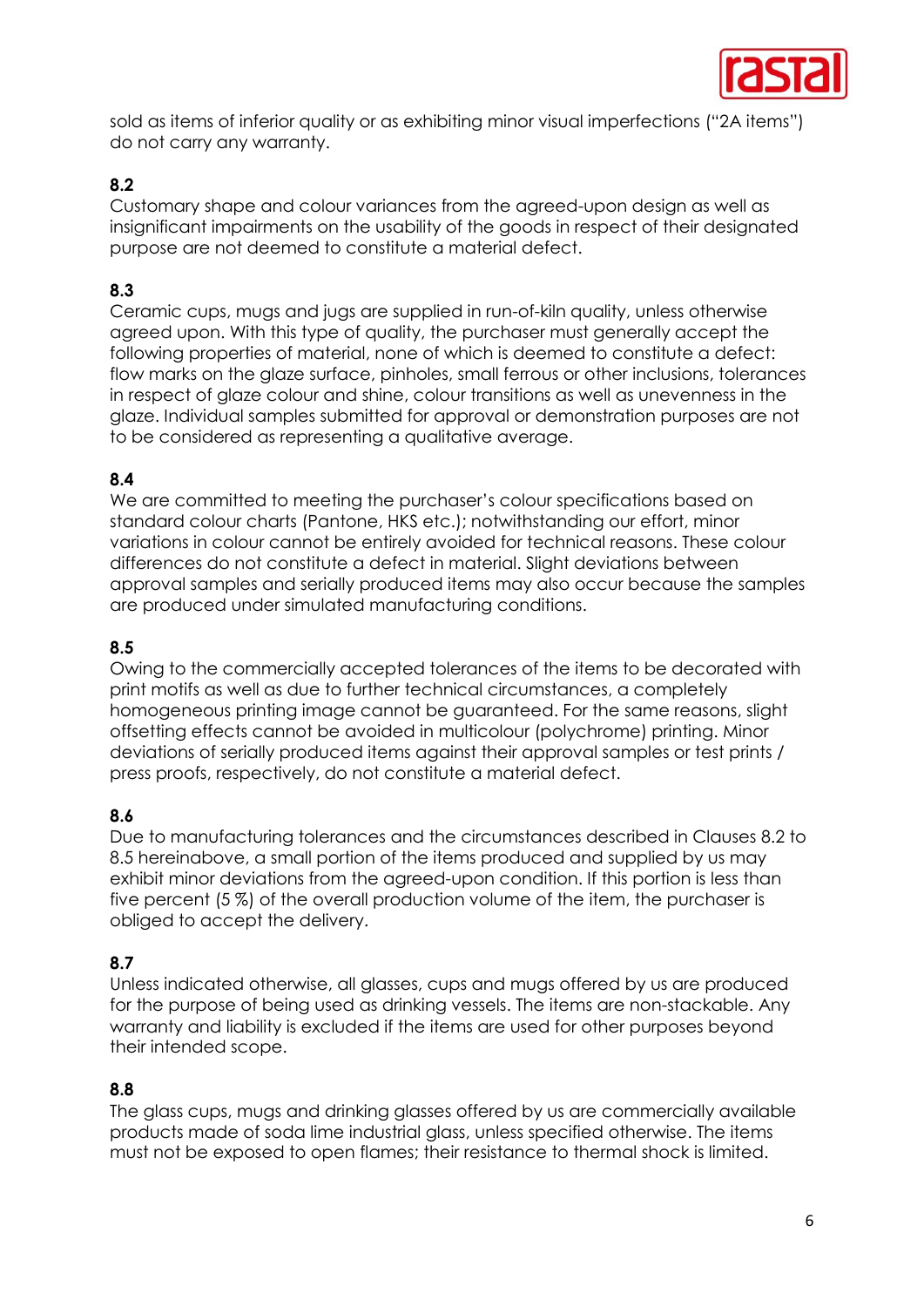

#### **8.9**

The dishwasher suitability of an item varies depending on the material combination used, the colours / inks employed and the cleaning conditions.

#### **8.10**

After having been delivered to the purchaser or to a third party designated by the purchaser, the items supplied must be carefully inspected without delay. The items will be deemed accepted unless we receive, within seven (7) workdays from the date of delivery of the items, or else within seven (7) workdays from the detection of a defect, or from any earlier point in time at which a defect was detectable by the purchaser in the normal use of the delivery item without closer inspection, a written complaint (notice of defects) specifying the apparent defect(s) or any other defect(s) detectable upon immediate careful inspection. At our request, the item which is the subject of the complaint must be returned to us freight free. If the complaint is found to be justified, we will reimburse the costs of the most economical shipping method; this does not apply if the costs increase because the delivery items are located at a place other than the contractually agreed-upon place of delivery.

#### **8.11**

If the items supplied exhibit a material defect, we are entitled to a reasonable period of time during which we will choose to either remedy the defect or replace the defective items. If such subsequent performance fails, i.e. in case of impossibility, unreasonableness, refusal or inappropriate delay in the rectification of the defect or replacement delivery, the purchaser is entitled, at the purchaser's choice, to either withdraw from the contract or demand a reduction of the purchase price.

#### **8.12**

If the cause of the defect is attributable to our fault, the purchaser is entitled to damages if the conditions set forth in Clause 9 hereof are met.

#### **8.13**

The warranty becomes void if the purchaser modifies or alters, or causes or allows a third party to modify or alter, a delivery item without our consent, thus rendering defect rectification impossible or unreasonably difficult. The purchaser is obliged to bear the additionally incurred damage rectification costs arising from any such modification or alteration of a delivery item.

### 9. Liability for Damages on Account of Fault

#### **9.1**

Our liability for damages, whatever their legal basis may be – including, but not limited to, impossibility of performance, delays in performance, defective/faulty or incorrect delivery, violation/breach of contract, non-fulfilment of obligations during contract negotiations as well as wrongful acts (torts) – is limited in accordance with the stipulations contained in Clause 9 hereof, provided that these actions or omissions are subject to proof of fault.

#### **9.2**

We do not accept any liability in cases of individual negligence on the part of our executive bodies, legal representatives, employees and other persons employed in the performance of our obligations unless material contractual obligations are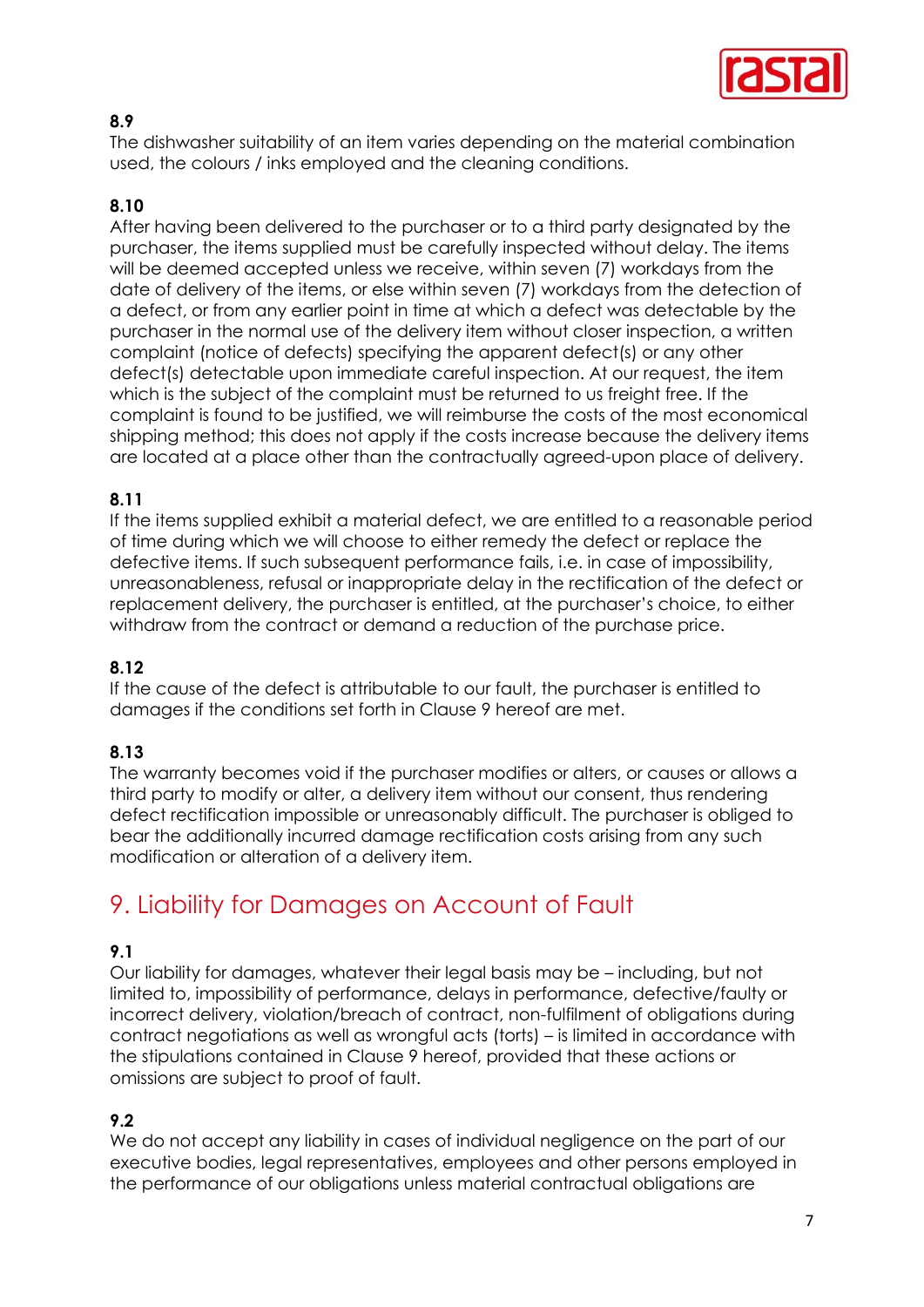

breached. Material contractual obligations are defined as obligations intended to protect the purchaser's contractually essential legal positions which the contract is specifically meant to grant to the purchaser by virtue of its subject matter and purpose. Material contractual obligations also include obligations whose performance is indispensable for proper contract fulfilment and on whose performance the purchaser consistently and rightfully relies.

#### **9.3**

If and to the extent that we are liable for damages on the merits under Clause 9.2 hereof, our liability is limited to the damage which we foresaw at the time of contract conclusion as a possible consequence of a breach of contract, or which we should have been reasonably able to foresee by the exercise of due care and diligence. Indirect damage and consequential damage resulting from the defect of an item of delivery are eligible for compensation only if and to the extent that occurrence of the respective damage can be typically expected when the delivery item is used for its intended purpose.

#### **9.4**

If we are held liable for ordinary negligence, our liability for damages in respect of property damage as well as in respect of any further economic loss resulting therefrom is limited to an amount of EUR 10,000,000.- for any one occurrence, also in cases involving a breach of material contractual obligations.

#### **9.5**

The aforementioned scope of liability exclusion and liability limitation also applies to our executive bodies, legal representatives, employees and other persons employed in the performance of our obligations.

#### **9.6**

If and to the extent that we provide technical information or consultancy services beyond the contractually agreed scope of performance which we owe to the purchaser, the said information and services will be provided free of charge and without any liability whatsoever on our part.

#### **9.7**

The limitations set forth in Clause 9 hereof do not affect our liability in respect of wilful conduct, warranted properties of the delivery items, injury to life, body or health as well as in respect of the German Product Liability Act ("Produkthaftungsgesetz").

### 10. Reservation of Title

#### **10.1**

The items of delivery remain our property until all our claims arising from the business relationship have been fully settled by the purchaser.

#### **10.2**

The purchaser is permitted to resell the delivery items. In the event that the delivery item is resold, the purchaser hereby assigns to us, by way of security and without any express statement to this effect being required, the claim which it holds against its own customers as a result of the resale, including all ancillary rights and also including outstanding account balances, if any. However, the scope of claim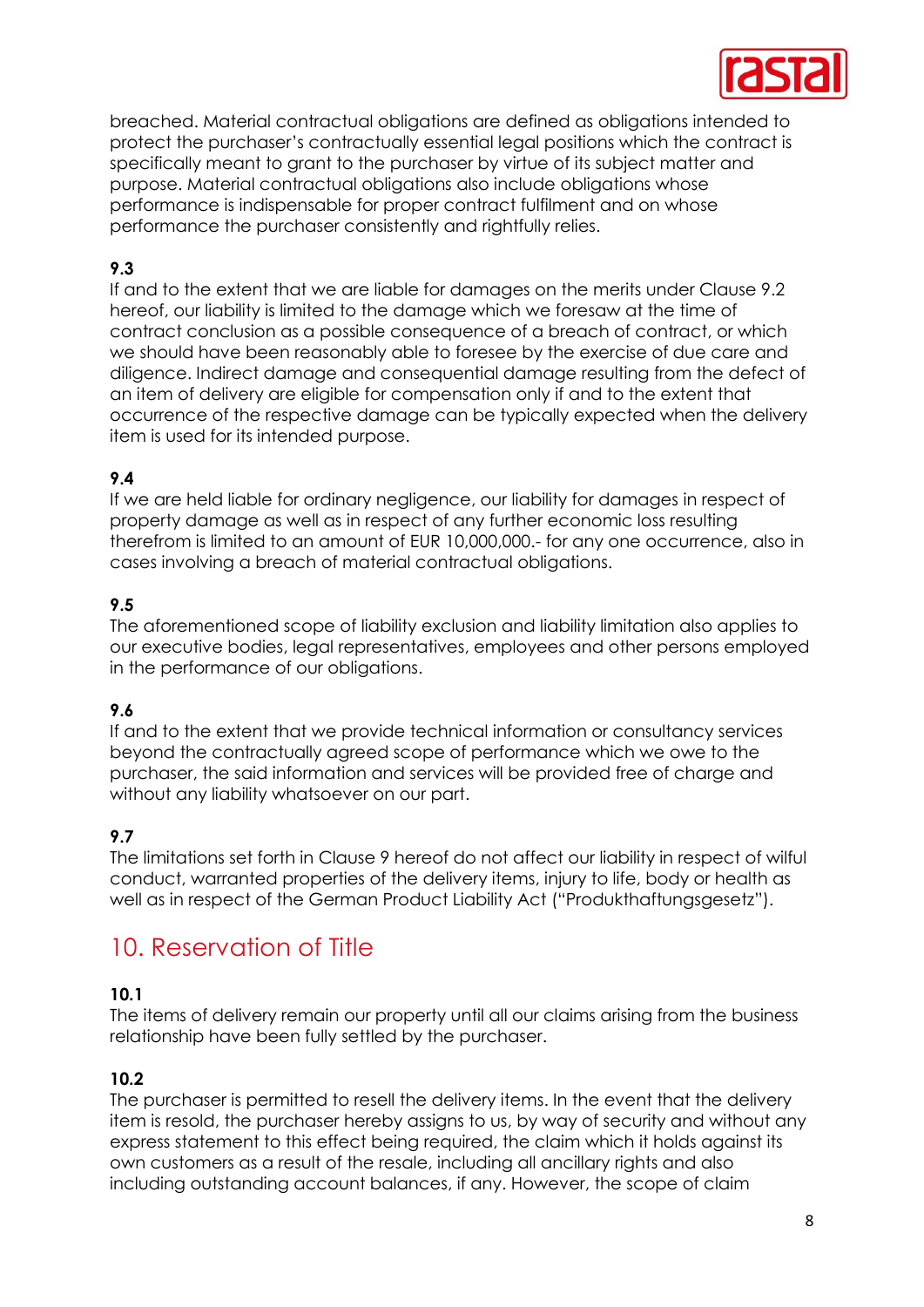

assignment is limited to the amount equal to the price charged by us in respect of the delivery items. The claim portion assigned to us is to be satisfied with priority.

#### **10.3**

The purchaser is entitled to collect the claim which the purchaser has assigned to us by virtue of Clause 10 hereof until such entitlement is revoked. The purchaser is obliged to forward to us without delay any payments received towards the value of the assigned claim until the amount of our secured claim is covered. In case of a legitimate interest, including, but not limited to, situations involving delay / default in payment, suspension/cessation of payments, opening of insolvency proceedings, protest of a bill of exchange or strong evidence of excessive indebtedness or impending insolvency on the part of the purchaser, we are entitled to revoke the purchaser's entitlement to collect claims. Furthermore we may, after having set a reasonable deadline, and warning to do so, disclose the assignment by way of security, realise the assigned claim and require the purchaser to disclose the security assignment to the purchaser's own customers.

#### **10.4**

If we can show a legitimate interest, the purchaser is obliged to provide us with all information and documents that may be required to assert and enforce our rights visà-vis the purchaser's customers.

#### **10.5**

As long as we retain title to the items of delivery, the purchaser is not permitted to subject these items to any type of pledge or transfer by way of security. The purchaser is obliged to notify us without delay of any levy, seizure, attachment or other type of disposal or intervention by a third party in respect of the purchaser. The resale of the delivery items is only permitted to resellers within the scope of ordinary business operations and only with the proviso that the consideration owed in respect of the items delivered will be paid to us. The purchaser is also obliged to agree with its customer that they will acquire ownership of the items only after this payment has been made.

#### **10.6**

If and to the extent that the realisable value of all security interests owed to us exceeds the amount of all secured claims by more than ten percent (10 %), we will release, at the purchaser's request, a certain portion of the security interests. This requirement will be deemed met if the estimated value of the securities assigned to us amounts to or exceeds one hundred and fifty percent (150 %) of the value of the secured claims. It is at our discretion to decide which security interest(s) we wish to be released.

#### **10.7**

In the event of a breach of obligation on the part of the purchaser, including, but not limited to, delays/defaults in payment, we are entitled to require the purchaser, even without prior notice, to surrender/return to us the delivery items or the new goods, and/or we may furthermore withdraw from the contract after giving due notice in accordance with the applicable provisions. The purchaser is obliged to surrender/return the items. If we exercise our right to request surrender/return of the delivery items, this does not constitute a declaration of withdrawal from the contract on our part, unless expressly stated otherwise.